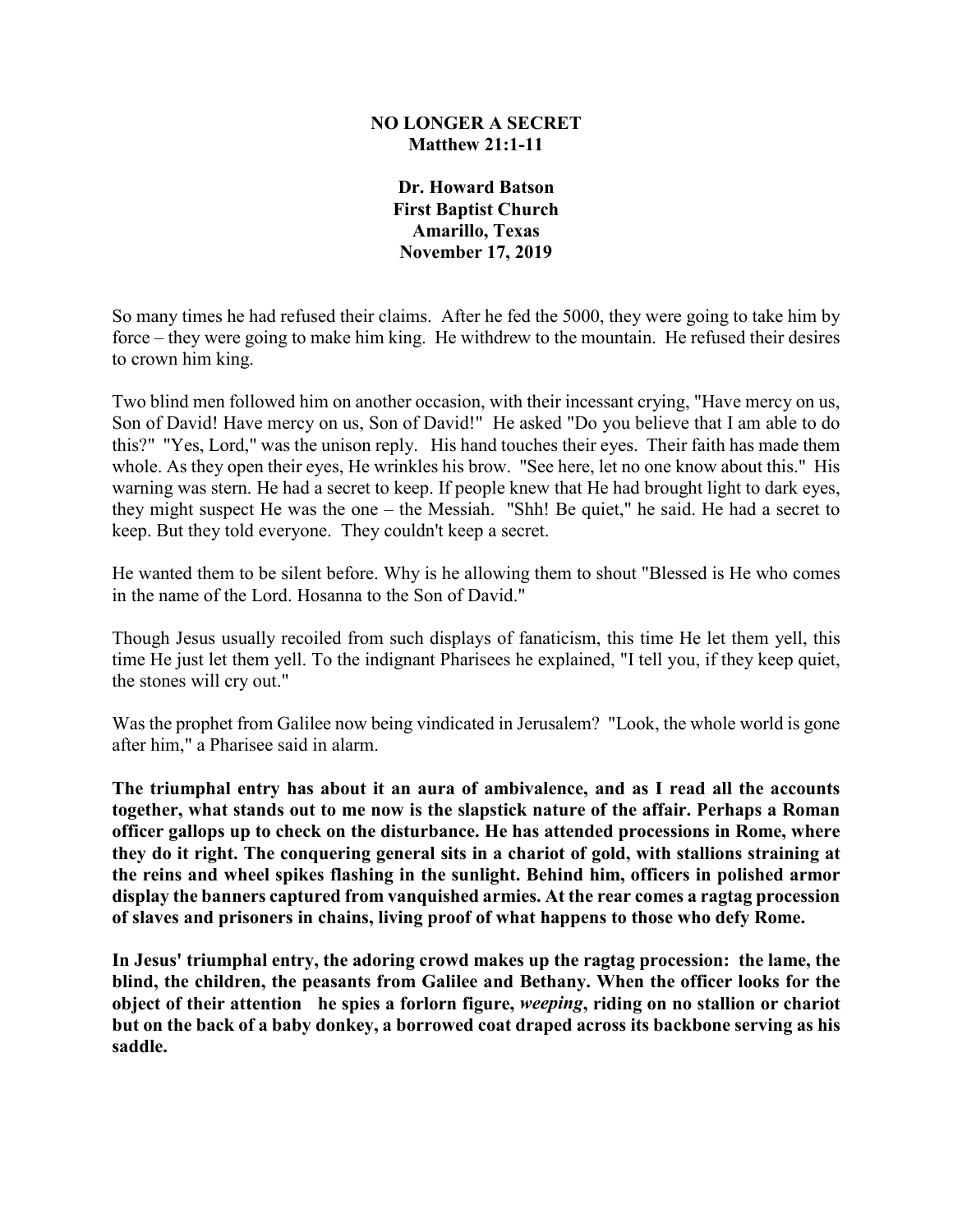## **Yes, there was a whiff of triumph on Palm Sunday, but not the kind of triumph that might impress Rome and not the kind that impressed crowds in Jerusalem for long either. What manner of king was this? (Philip Yancey,** *The Jesus I Never Knew***, p. 190.)**

The disciples – probably still excited by the triumphal entry – celebrate the Passover with Jesus. There were so many surprises in store for the disciples that evening as they moved through the Passover ritual. John tells us that Jesus, knowing that God had put all things under His power – John begins with a statement of power and ends with an absurdity. "So He got up from the meal and took off his outer clothing, a wrapped a towel around his waist." In the garb of slave, He bends over and washes Jerusalem dust from the disciples' feet.

**What a strange way for the guest of honor to act during a final meal with his friends. What incomprehensible behavior from a ruler who would momentarily announce, "I confer on you a kingdom." In those days, foot washing was considered so degrading that a master could not require it of a Jewish slave. Peter blanched at the provocation.**

**The scene of the foot washing stands out to author M. Scott Peck as one of the most significant events of Jesus' live. "Until that moment the whole point of things had been for someone to get on top, and once he had gotten on top to stay on top or else attempt to bet farther up. But here this man already on top – who was rabbi, teacher, master – suddenly got down on the bottom and began to wash the feet of his followers. In that one act Jesus symbolically overturned the whole social order. Hardly comprehending what was happening, even his own disciples were almost horrified by his behavior."**

**That same evening a dispute arose among the disciples as to which of them was considered to be greatest. Pointedly, Jesus did not deny the human instinct of competition and ambition. He simple redirected it: "the greatest among you should be like the youngest, and the one who rules like the one who serves." That is when he proclaimed, "I confer on you a kingdom" – a kingdom, in other words, based on service and humility. In the foot washing, the disciples had seen a living tableau of what he meant. Following that example has not gotten any easier in two thousand years. (Yancey, p. 191, 192)**

"Surely not I Lord." "Not I." "No way is it I." Jesus dropped a bombshell that evening. While they were eating the Passover meal, he just stated matter-of-factly, "One of you will betray me!" They were terribly upset at the thought of a traitor being in their midst. I mean, this was a closed-door meeting between a rabbi and his dearest disciples. How could he say that one of them was going to betray him?

**A few moments after Jesus' bombshell, Judas quietly left the room, arousing no suspicion. Naturally the group's treasurer may have to excuse himself to purchase supplies or perhaps run an errand of charity.**

**The name "Judas," once common, has all but disappeared. No parent want to name a child after the most notorious traitor in history. And yet now, to my own surprise, as I read the gospel accounts it is Judas's** *ordinariness***, not his villainy, that stands out. He, like other disciples, had been handpicked by Jesus after a long night of prayer. As treasurer, he**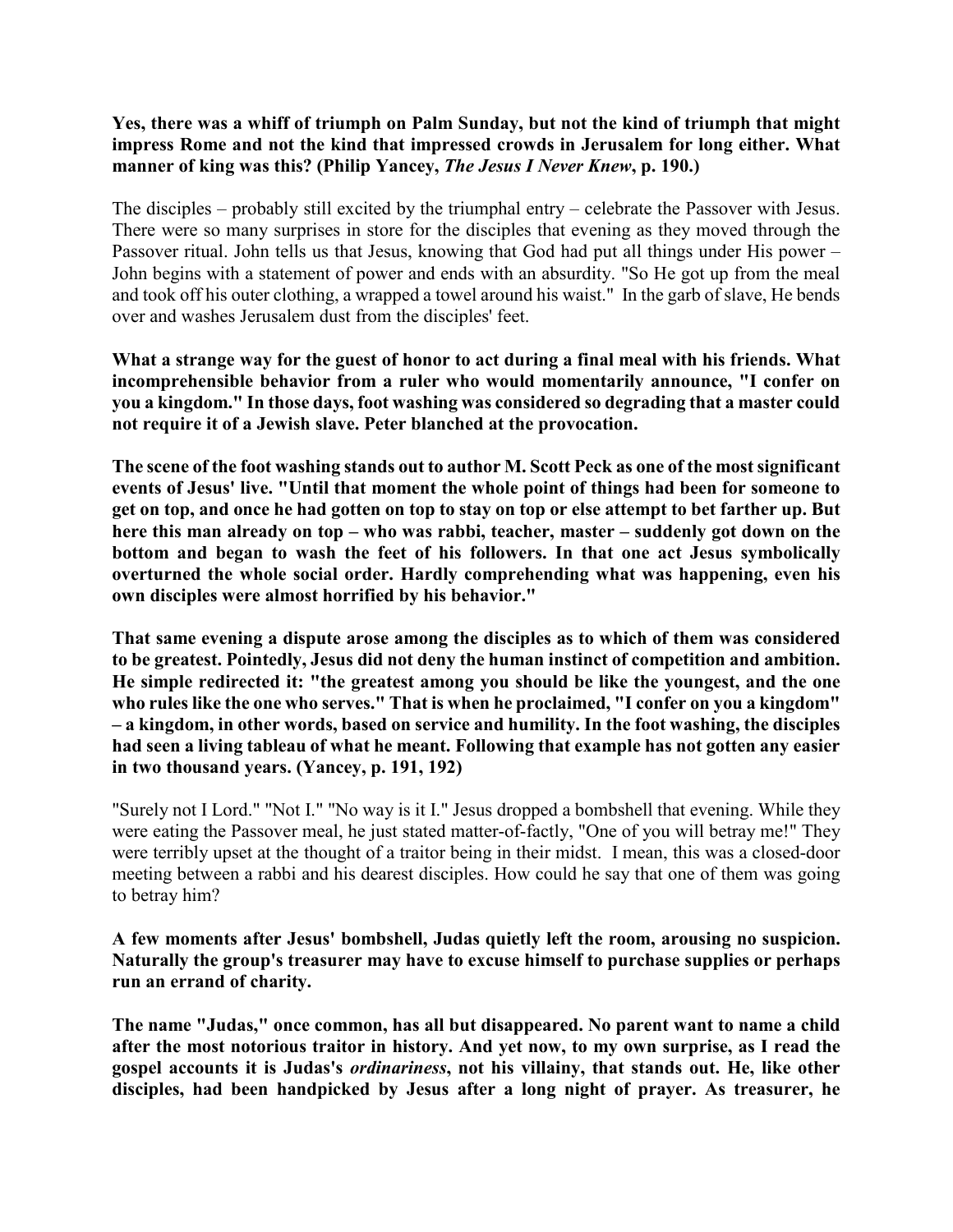## **obviously held the others' trust. Even at the Last Supper he sat in an honored place near Jesus. The Gospels contain no hint that Judas had been a "mole" infiltrating the inner circle to plan this perfidy. (Yancey, p. 192)**

If Judas alone is the betrayer, he is not alone in disappointing Jesus. When it became clear that Jesus' kind of kingdom led to the cross, not a throne, each one disappeared away into the darkness.

Jesus is going to leave his disciples. They are disturbed by his foolish talk about leaving them, about going to a place where they cannot go. "Lord, I will lay down my life for you." Oh, yeah? "Peter, you will deny me three times before a cock shall crow."

Jesus tries to bring them comfort. "Let not your heart be troubled, nor let it be fearful. Believe in God. Believe also in me."

The upstairs room in Jerusalem was stuffy with smells of lamb, bitter herbs, sweaty bodies. Jesus and the band of eleven arose and headed for the cool, spacious olive groves in the garden called Gethsemane. Spring was in full bloom. The night was fragrant with blossoms. Outside of the hustle and bustle of the Jerusalem Passover, the disciples quickly drifted to sleep.

Jesus, however, feels no such peace.

**"He began to be sorrowful and troubled," says Matthew. He felt "deeply distressed," adds Mark. Both writers record his plaintive words to the disciples: "My soul is overwhelmed with sorrow to the point of death. Stay here and keep watch with me." Often Jesus had gone off by himself to pray, sometimes sending the disciples away in a boat so he could spend the night alone with the Father. This night, though, he needed their presence.**

**By instinct, we humans want someone by our side in the hospital the night before surgery, in the nursing home as death looms near, in any great moment of crisis. We need the reassuring touch of human presence – solitary confinement is the worst punishment our species has devised. I detect in the Gospels' account of Gethsemane a profound depth of loneliness that Jesus had never before encountered. (Yancey, p. 194)**

When the disciples failed him, Jesus did not try to conceal his hurt. "Could you not keep watch for one hour?" His words suggest something more ominous than loneliness. It is possible that, for the first time ever, He did not want to be alone with the Father.

**"Take this cup from me," he pled. These were no pious, formal prayers: "being in anguish, he prayed more earnestly, and his sweat was like drops of blood falling to the ground." What was the struggle, exactly? Fear of pain and death? Of course. Jesus no more relished the prospects than you or I do. But there was more at work as well, a new experience for Jesus that can only be called God-forsakenness. At its core Gethsemane depicts, after all, the story of an unanswered prayer. The cup of suffering was not removed. (Yancey, p. 195)**

See them in the distance on the hillside – a parade of torches. The world has rejected Jesus. They are coming to take Him away – their torch-lit parade, snaking through the pathways of the garden.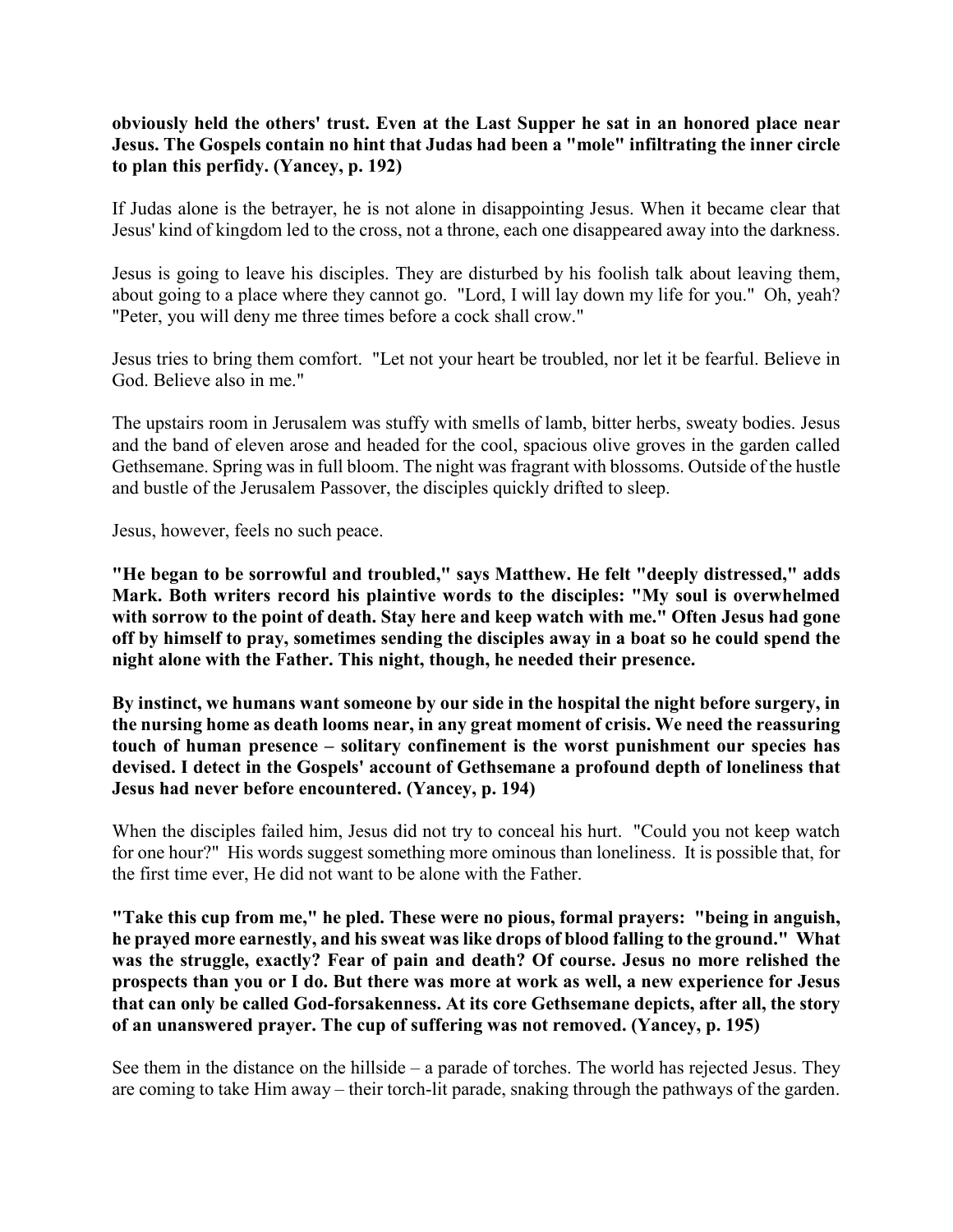Soon the disciples would forsake Him. During those prayers, the anguished prayers that met a stone wall of no response, it must have felt as if God, too, had turned away.

**John Howard Yoder speculates on what might have happened if God had intervened to grant the request "Take this cup from me." Jesus was by no means powerless. If he had insisted on his will and not the Father's, he could have called down twelve legions of angels (72,000) to fight a Holy War on his behalf. In Gethsemane, Jesus relived Satan's temptation in the desert. Either time he could have solved the problem of evil by force, with a quick stab of the accuser in the desert or a fierce battle in the garden. There would be no church history – no church, for that matter – as all human history would come to a halt and the present age would end. All this lay within Jesus' power if he merely said the word, skipped the personal sacrifice, and traded away the messy future of redemption. No kingdom would advance like a mustard seed; the kingdom would rather descend like a hailstorm.**

**Yet, as Yoder reminds us, the cross, the "cup" that now seemed so terrifying, was the very reason Jesus had come to earth. "Here at the cross is the man who loves his enemies, the man whose righteousness is greater than that of the Pharisees, who being rich became poor, who gives his robe to those who took his cloak, who prays for those who despitefully use him. The cross is not a detour or a hurdle on the way to the kingdom, nor is it even the way to the kingdom; it is the kingdom come."**

**After several hours of torturous prayer, Jesus came to a resolution. His will and the Father's converged. "Did not the Christ have to suffer these things?" is how he would later put it. He woke his slumberous friends one last time and marched boldly through the darkness toward the ones intent on killing him. (Yancey, p. 195)**

Six hundred (600) Roman soldiers looking for a rebel. Certain that He and His disciples might try to flee – surprised when the leader, himself, approaches them and confidently asks, "Who are you seeking?" "Why, we are seeking Jesus, the one from Nazareth." "I am He." It was a statement of identity – identity as the man they were seeking but also identity as the Son of God. Like Jehovah of old, He cries, saying in divine proclamation, "I am who I am!" They fall back and are forced back by the presence of the divine.

Look closely. A scuffle breaks out. In the ring of the torchlights, see Peter brandishing a sword, but Jesus steps between him and the young man whose head was bleeding badly. Jesus placed His hand alongside of his head and spoke quietly.

"Peter, Peter, put your sword back into its place, for all those who take up the sword will perish by the sword. Or do you not think that I can appeal to my Father and He will, at once, put at my disposal more than twelve legions of angels?"

Look at the odds. Jesus and his eleven against 600 soldiers and an angry mob. They were outnumbered, to be sure. Or were they? What they cannot see is the 72,000 angels ready, at but the utterance of one word, to come to the aid of the Son of God. Yes, the odds were lopsided, but they were lopsided in favor of Jesus.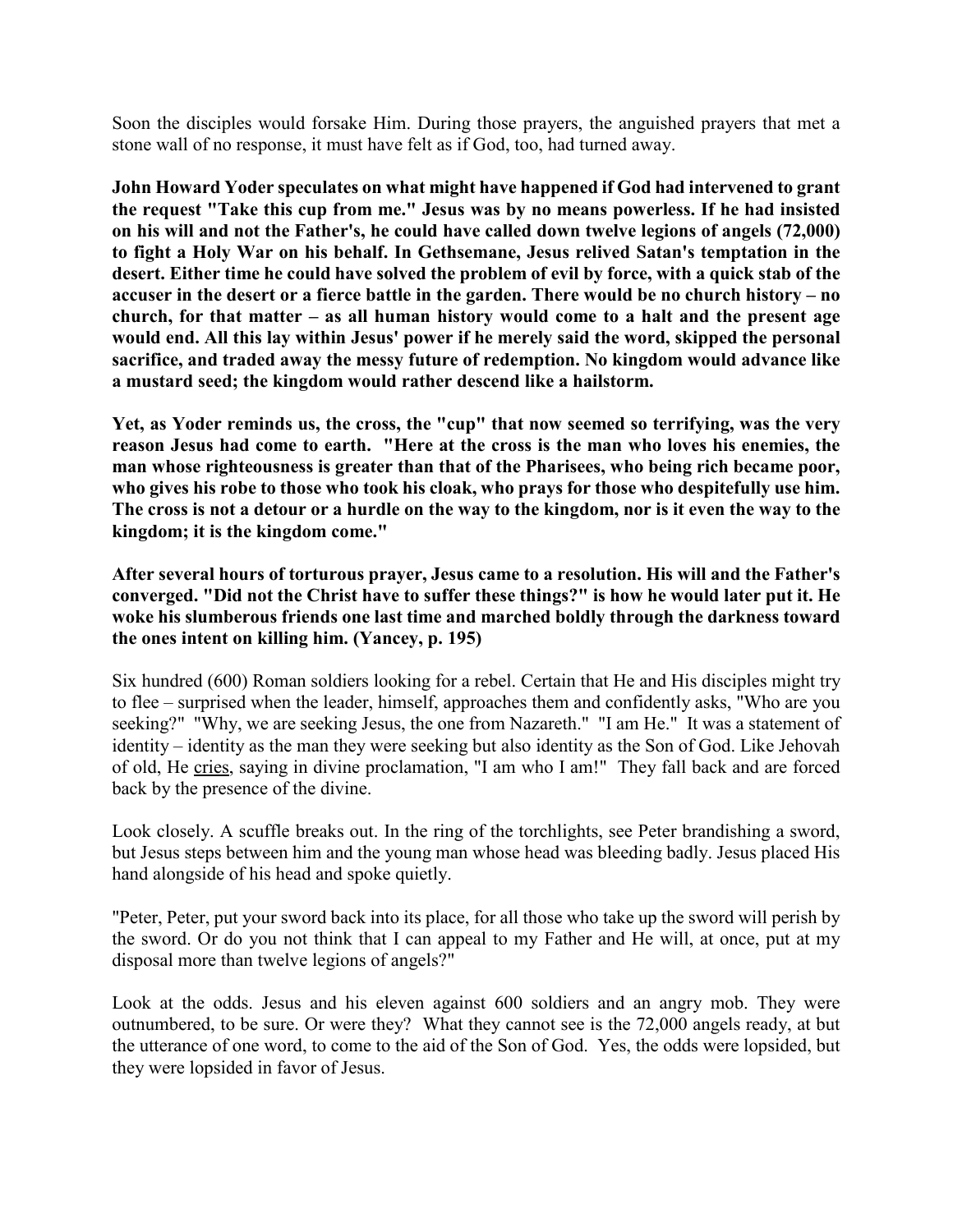His eyes now turn away from Peter and on to the mob. What is this, am I a thief? You've come to me with swords and clubs. Why did you not seize me before? Every day I used to sit in the Temple teaching and you did not lay a hand on me.

Rough hands grasped Jesus in the threatening glow of the torches as ropes were brought out to bind him. In the commotion that followed, the disciples scrambled to save their own necks. Suddenly, out of nowhere, a disciple – perhaps John Mark – was seized from behind. In utter panic, he twisted and pulled to get away.

**The man had a tight grip on his linen robe, but Mark let it slip from his shoulders and bolted away from his would-be captor. He fled naked down the rocky pathway in terror, pursued by his own fears. At every step he was sure he heard the footfalls of his pursuers at his back. His heart pounded in his ears and his chest ached, but he didn't stop until he reached the stream at the bottom of the valley. There he finally turned to see that he was alone in the night.**

**Mark was ashamed of his fear. He felt he had let Jesus down. He had failed to warn Him in time and then he had run away at the first threat to his own well-being. Jesus, by contrast, had been so fearless and confident. He wished desperately that he could be more like Jesus. (Paul Smith,** *Jesus***, p. 138)**

As John Mark flees, naked, into the night, Peter follows Jesus at a distance. At the door of the High Priest, a slave girl asks, "You're not one of his, are you?" "No I am not!" As the slaves warmed themselves by the fire in the courtyard, they asked a second time, "Hey, you're not one of his, are you?" "Are you kidding?" Had his Galilean accent given him away? By now a relative of Malcus was more sure – he had seen Peter cut of his cousin's ear – "Hey, I think I did see you in the garden, didn't I?" Peter curses, denies. A cock crows. Jesus looks at Peter. Peter remembers. Peter weeps.

Jesus is blindfolded and beaten – "Hey, prophet, tell us who hit you this time?"

Matthew 26:56b. Have you read the Passion Story a hundred time and missed that statement:

Judas betrays. Peter denies. John Mark flees naked.

And notice:

All the disciples left him.

And yet Peter was sure, they were all sure, that they were willing to follow Him, whatever that might mean. They thought they had it all together. Don't ever assume that you have it all together. You could deny Him, you could fall.

When you are most confident of your devotion to Jesus, that's when you'll fall. Don't believe me? Ask Peter. Ask John Mark. Ask them all.